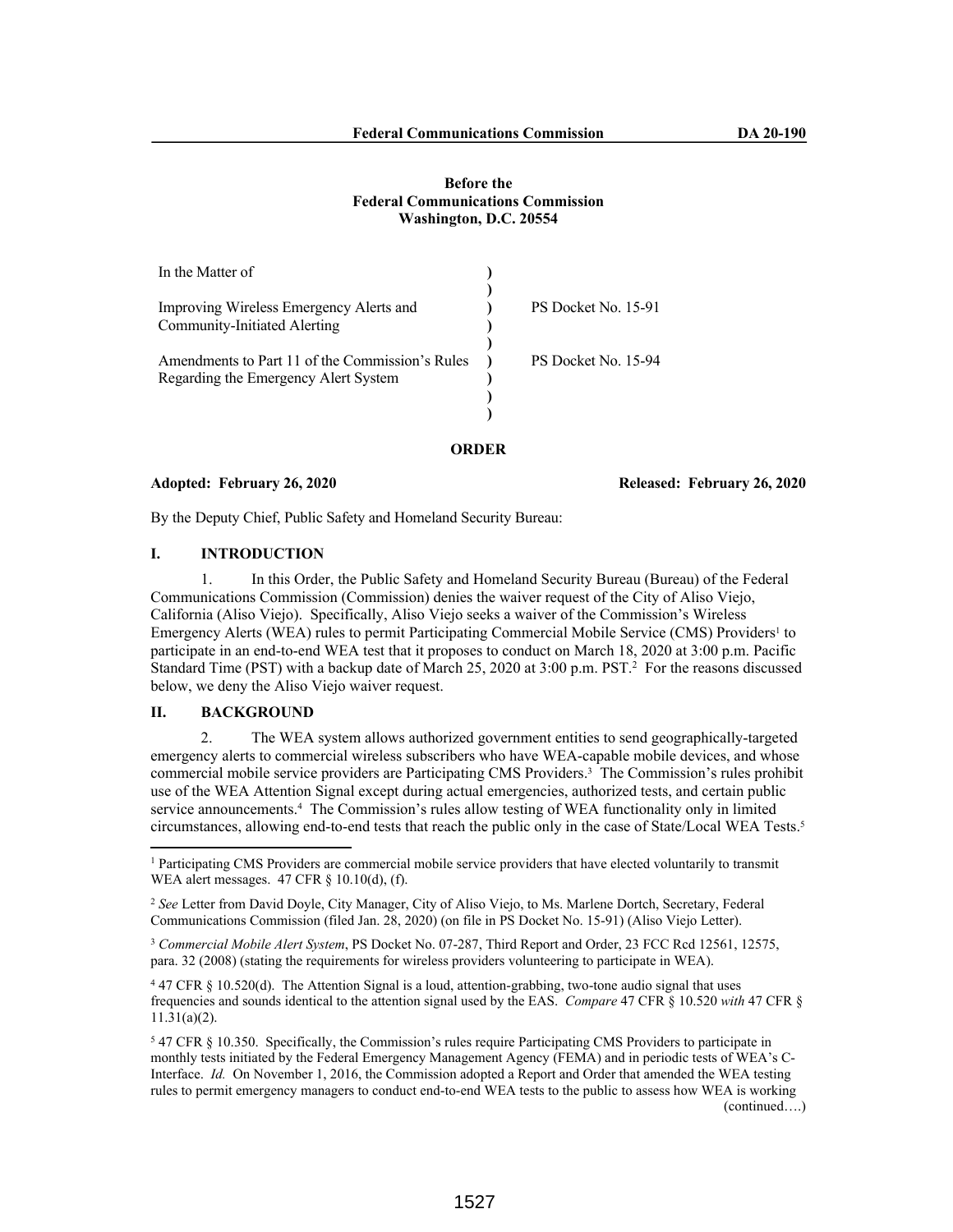State/Local WEA Test messages differ from actual alert messages to reduce confusion and minimize any chance that they might be misconstrued as actual alerts. Consumers will not receive State/Local WEA Tests by default; instead, they must affirmatively opt in to receive these test messages.<sup>6</sup> Further, State/Local WEA Tests must include conspicuous language sufficient to make clear to the public that the message is only a test.<sup>7</sup> While the rules allowing such State/Local WEA Tests became effective on May 1, 2019,<sup>8</sup> Participating CMS Providers were not required to support State/Local WEA Tests until December 19, 2019, at which time the Integrated Public Alert and Warning System (IPAWS) infrastructure (through which all alerts are authenticated, validated, and delivered to Participating CMS Providers) was capable of fully supporting these enhancements.<sup>9</sup> Accordingly, as of December 19, 2019, alert originators wishing to conduct end-to-end WEA tests using the State/Local WEA Tests category do not need to request a waiver to permit such alerts to be transmitted to the public.<sup>10</sup>

3. Aliso Viejo requests a waiver of the Commission's rules to allow Participating CMS Providers to participate in an end-to-end WEA test on March 18, 2020, at 3:00 p.m. PST.<sup>11</sup> The proposed WEA end-to-end test would be targeted to the City of Aliso Viejo, $12$  and the proposed alert message would read: "Aliso Viejo emergency alert test. No action required. Details and feedback www.avcity.org."13 Aliso Viejo seeks a waiver to use a Public Safety Message to conduct its "live" endto-end WEA test.14 Aliso Viejo states that it relies on WEA to warn the public of the threats posed by several natural hazards, including wildfires in the area.15 According to Aliso Viejo, the purpose of the test is to help public officials understand how WEAs "perform in our community" and to ensure its citizens are familiar with the format of a WEA message.16 Aliso Viejo also states that it intends to test the WEA enhancements that became available in the *Dec. 19th PN.*17 This is the second "live" end-to-end WEA test requested by Aliso Viejo. The first was approved by the Bureau on February 7, 2019 and conducted on March 6, 2019.<sup>18</sup>

4. Aliso Viejo states that it intends to conduct outreach to the public about the WEA test.<sup>19</sup>

<sup>6</sup> *WEA R&O*, 31 FCC Rcd at 11154-55, para. 65 (requiring Participating CMS Providers to provide their subscribers with the option to receive State/Local WEA Tests, whereby subscribers must affirmatively select the option to receive State/Local WEA Test messages).

7 *Id.* (requiring State/Local WEA Tests to include conspicuous language sufficient to make clear to the public that the message is only a test).

8 *Id.* at 11161, 11165, paras. 79, 85 (stating that the deadline for state and local testing is 30 months after the rule's publication in the Federal Register); *Federal Communications Commission, Wireless Emergency Alerts, Amendments to Rules Regarding the Emergency Alert System,* 81 Fed. Reg. 75710 (Nov. 1, 2016) (establishing the date of Federal Register publication).

<sup>9</sup> *See Public Safety and Homeland Security Bureau Announces New Enhancements to Wireless Emergency Alerts Are Now Available*, PS Docket No. 15-91, Public Notice, DA 19-1297 (PSHSB Dec. 19, 2019) (*Dec. 19th PN*).

<sup>10</sup> *Id.*

<sup>11</sup> Aliso Viejo Letter at 1.

 $12$  *Id.* 

<sup>13</sup> *Id*.

<sup>14</sup> Telephone call between Sarah Limones, Senior Emergency Management Program Coordinator, Orange County Sheriff's Department, City of Aliso Viejo, and Maureen Bizhko, Attorney, Public Safety and Homeland Security Bureau, FCC (February 20, 2020).

<sup>(</sup>Continued from previous page)

within their jurisdictions. *See Wireless Emergency Alerts; Amendments to Part 11 of the Commission's Rules Regarding the Emergency Alert System*, Report and Order and Further Notice of Proposed Rulemaking, 31 FCC Rcd 11112, 11154-57, paras. 65-68 (2016) (*WEA R&O*).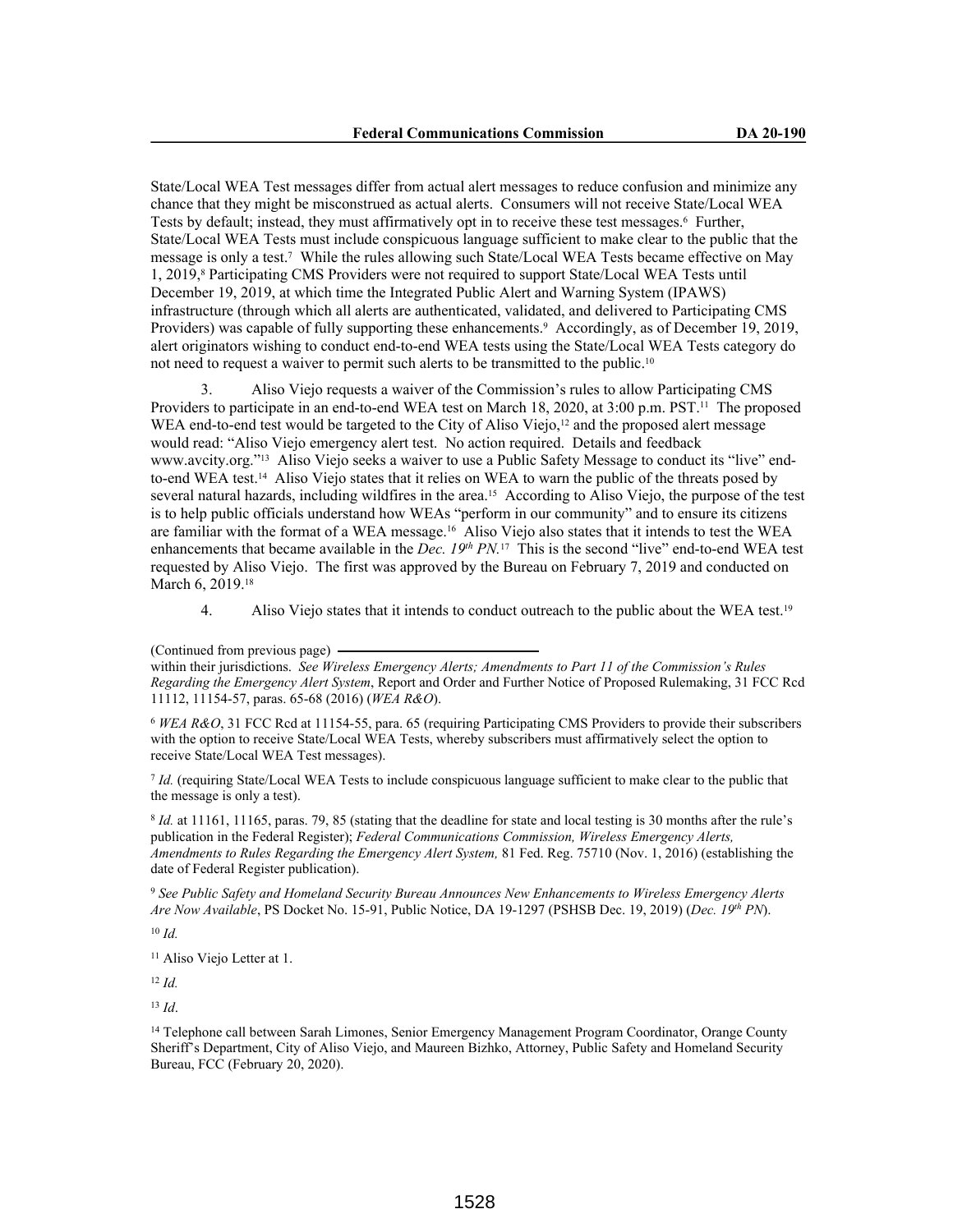According to Aliso Viejo, the outreach initiative includes advance notification and collaboration with stakeholders, surrounding communities, and businesses.<sup>20</sup> Specifically, Aliso Viejo states that it plans to engage in considerable public outreach to inform the public of the test through, for example, press releases, social media posts, local news media, and other means, as well as to collaborate and coordinate with CMS providers, PSAPs, neighboring cities and their PSAPs, emergency response organizations, and the County's Operational area.21 It also states that it intends to use surveys to capture feedback from the public following the test.<sup>22</sup>

### **III. DISCUSSION**

5. A provision of the Commission's rules "may be waived by the Commission on its own motion or on petition if good cause therefor is shown."<sup>23</sup> The Commission may find good cause to extend a waiver, "if special circumstances warrant a deviation from the general rule and such deviation will serve the public interest."<sup>24</sup> Based on the circumstances set forth in the Aliso Viejo Letter, we do not find good cause to grant a waiver in this case.

6. Aliso Viejo wishes to conduct its test to see how WEA functions in light of the WEA system's recently enacted enhancements and the region's risk of wildfires.<sup>25</sup> In conducting its test, Aliso Viejo seeks to ensure its public officials have a clear understanding of how WEA functions in its community and that its citizens are familiar with the format of a WEA message.26 Aliso Viejo essentially states that it wishes to conduct both a public preparedness and proficiency training exercise to test and see how WEA functions in light of the WEA system's recently enacted enhancements and the region's risk of wildfires. We agree that public preparedness and proficiency training exercises are a helpful tool for the public, city officials, and alert originators. And that is why the Commission's rules now provide end-toend WEA tests using State/Local WEA Test messages. But Aliso Viejo fails to explain why it must

<sup>16</sup> *Id.* 

<sup>18</sup> Aliso Viejo Letter at 1. *See also Improving Wireless Emergency Alerts and Community-Initiated Alerting*, Order, PS Docket 15-91, DA 19-57, 34 FCC Rcd 268, (PSHSB 2019).

<sup>19</sup> *Id*. at 1.

<sup>20</sup> *Id*. at 1-2.

<sup>21</sup> *Id*.

<sup>22</sup> *Id*. at 2.

<sup>23</sup> 47 CFR § 1.3.

<sup>24</sup> *See Northeast Cellular Telephone Co. v. FCC*, 897 F.2d 1164, 1166 (D.C. Cir. 1990) (*citing WAIT Radio v. FCC*, 418 F.2d 1153, 1159 (D.C. Cir. 1969), *aff'd*, 459 F.2d 1203 (1973), *cert. denied*, 409 U.S. 1027 (1972)).

<sup>25</sup> Aliso Viejo Letter at 1.

<sup>26</sup> *Id.* 

<sup>(</sup>Continued from previous page) <sup>15</sup> Aliso Viejo Letter at 1.

<sup>17</sup> For example, longer WEA Alert Messages (from 90 to 360 characters) for 4G LTE and future networks; a new class of Alert Message ("Public Safety Messages") to convey recommended actions for saving lives or property (e.g., emergency shelter locations after a disaster); Spanish-language Alert Messages; and the presentation of WEA Alert Messages on the mobile device as soon as they are received. *See WEA R&O,* 31 FCC Rcd at 11119-26, 11130-43.